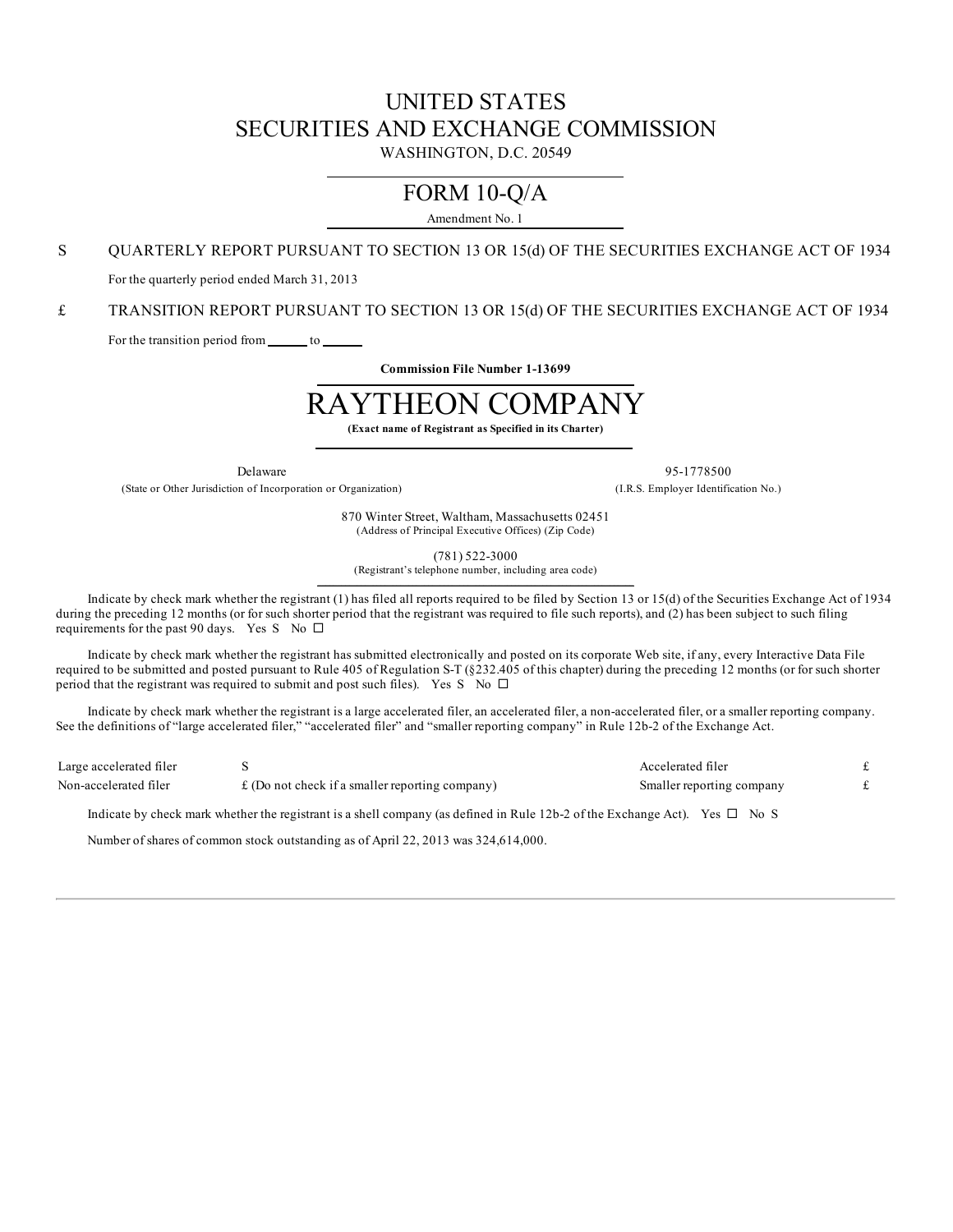#### **Explanatory Note**

We are filing this amendment (the "Form 10-Q/A") to our Quarterly Report on Form 10-Q for the period ended March 31, 2013, originally filed with the Securities and Exchange Commission (the "SEC") on April 25, 2013 (the "Form 10-Q") for the sole purpose of filing amended Exhibits 31.1 and 31.2, Certifications Pursuant to Section 302 of the Sarbanes-Oxley Act of 2002, as originally filed with our Form 10-Q. As a result of a technical error, the second paragraph was erroneously repeated in the third paragraph in both the certification of the principal executive officer and principal financial officer, and the certification of the principal financial officer was inadvertently labeled "Certification of Chief Executive Officer." Because this Form 10-Q/A includes no financial statements, we are not including certifications pursuant to Section 906 of the Sarbanes-Oxley Act of 2002.

Other than as described above, this Form 10-Q/A does not amend, update or restate any information included in the Form 10-Q. This Form 10-Q/A does not reflect events that may have occurred subsequent to the original filing date, and does not modify or update any related or other disclosures, including forward-looking statements, made in the Form 10-Q. Accordingly, this Form 10-Q/A should be read in conjunction with the Form 10-Q and with our other filings made with the SEC subsequent to the filing of the Form 10-Q, including any amendments to those filings.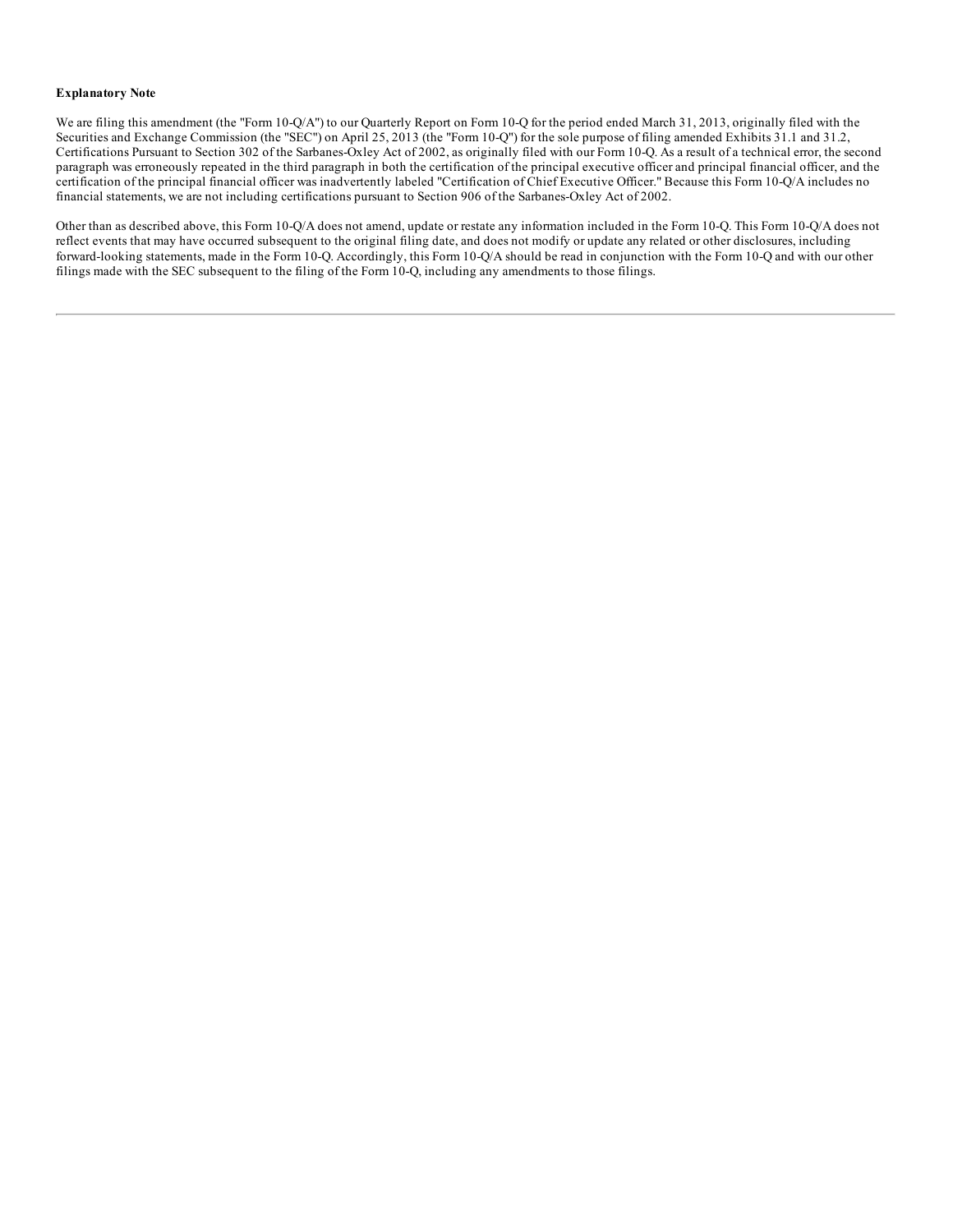### **ITEM 6. EXHIBITS**

The following list of exhibits includes exhibits submitted with this Form 10-Q/A as filed with the Securities and Exchange Commission and those incorporated by reference to other filings.

- 31.1 Certification of William H. Swanson pursuant to Section 302 of the Sarbanes-Oxley Act of 2002.\*
- 31.2 Certification of David C. Wajsgras pursuant to Section 302 of the Sarbanes-Oxley Act of 2002.\*
- \* filed electronically herewith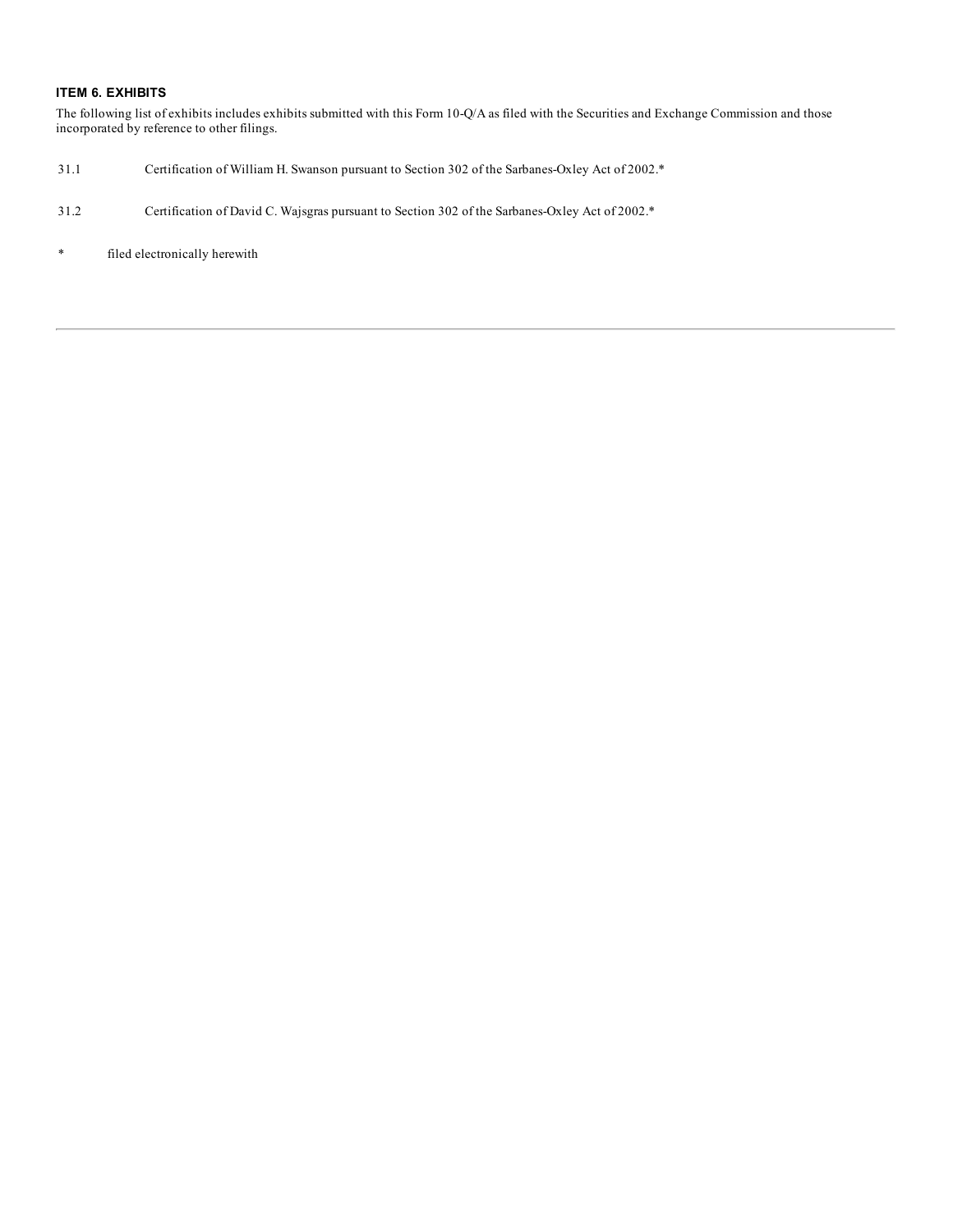### **SIGNATURES**

Pursuant to the requirements of the Securities Exchange Act of 1934, the registrant has duly caused this report to be signed on its behalf by the undersigned thereunto duly authorized.

## **RAYTHEON COMPANY**

By: /s/ Michael J. Wood

Michael J. Wood Vice President, Controller and Chief Accounting Officer *Principal Accounting Of icer*

May 23, 2013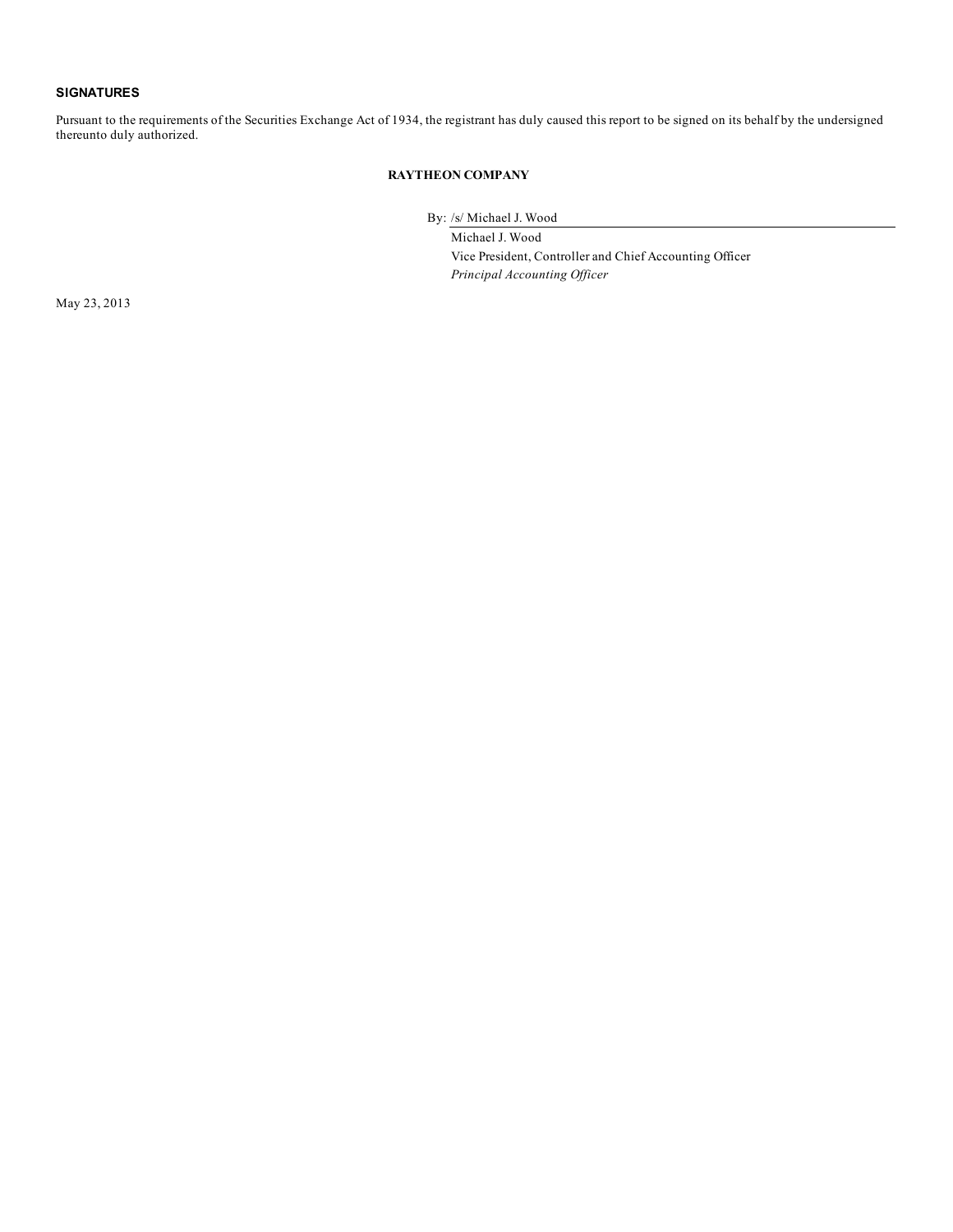#### **CERTIFICATION PURSUANT TO SECTION 302 OF THE SARBANES-OXLEY ACT OF 2002**

I, William H. Swanson, certify that:

- 1. I have reviewed this quarterly report on Form 10-Q of Raytheon Company;
- 2. Based on my knowledge, this report does not contain any untrue statement of a material fact or omit to state a material fact necessary to make the statements made, in light of the circumstances under which such statements were made, not misleading with respect to the periods covered by this report;
- 3. Based on my knowledge, the financial statements, and other financial information included in this report, fairly present in all material respects the financial condition, results of operations and cash flows of the registrant as of, and for, the periods presented in this report;
- 4. The registrant's other certifying officer and I are responsible for establishing and maintaining disclosure controls and procedures (as defined in Exchange Act Rules 13a-15(e) and 15d-15(e)) and internal control over financial reporting (as defined in Exchange Act Rules 13a-15(f) and 15d-15(f)) for the registrant and have:
	- a) Designed such disclosure controls and procedures, or caused such disclosure controls and procedures to be designed under our supervision, to ensure that material information relating to the registrant, including its consolidated subsidiaries, is made known to us by others within those entities, particularly during the period in which this report is being prepared;
	- b) Designed such internal control over financial reporting, or caused such internal control over financial reporting to be designed under our supervision, to provide reasonable assurance regarding the reliability of financial reporting and the preparation of financial statements for external purposes in accordance with generally accepted accounting principles;
	- c) Evaluated the effectiveness of the registrant's disclosure controls and procedures and presented in this report our conclusions about the effectiveness of the disclosure controls and procedures, as of the end of the period covered by this report based on such evaluation; and
	- d) Disclosed in this report any change in the registrant's internal control over financial reporting that occurred during the registrant's most recent fiscal quarter (the registrant's fourth fiscal quarter in the case of an annual report) that has materially affected, or is reasonably likely to materially affect, the registrant's internal control over financial reporting; and
- 5. The registrant's other certifying officer and I have disclosed, based on our most recent evaluation of internal control over financial reporting, to the registrant's auditors and the audit committee of the registrant's board of directors (or persons performing the equivalent functions):
	- a) All significant deficiencies and material weaknesses in the design or operation of internal control over financial reporting which are reasonably likely to adversely affect the registrant's ability to record, process, summarize and report financial information; and
	- b) Any fraud, whether or not material, that involves management or other employees who have a significant role in the registrant's internal control over financial reporting.

Date: May 23, 2013

/s/ William H. Swanson

William H. Swanson Chairman and Chief Executive Officer